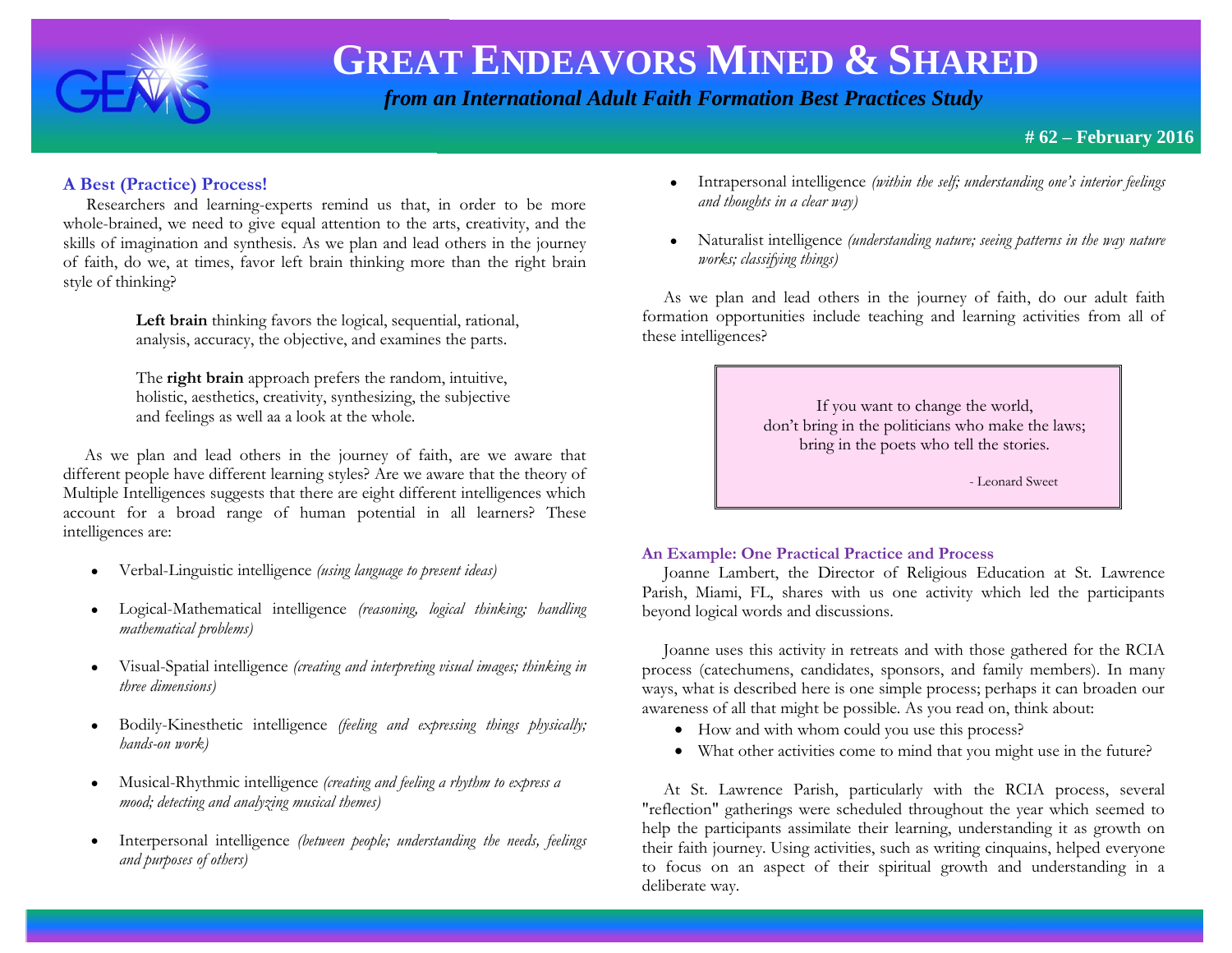A cinquain is a five-line poem which can occur in three different styles, each one meeting a specific purpose:

- This first style may be written about anything. However, it's often used to describe a person, place, or thing.
	- o Line1: One word
	- o Line2: Two words
	- o Line 3: Three words
	- o Line 4: Four words
	- o Line 5: One word
- The second style is strictly about a specific noun, a particular concept (or mystery of our faith) but not (usually) a specific person.
	- o Line1: A noun
	- o Line2: Two adjectives
	- o Line 3: Three -ing words
	- o Line 4: A phrase
	- o Line 5: Another word for the noun
- This style of cinquain is most easily adapted to various subjects.
	- o Line1: Two syllables
	- o Line2: Four syllables
	- o Line 3: Six syllables
	- o Line 4: Eight syllables
	- o Line 5: Two syllables

 The directions which were given to the RCIA participants and retreatants (for an exploration of their relationship with God and/or the meaning of discipleship) were:

> *A cinquain is a five-line poem that allows you to express, in a creative way, your understanding of a topic. The topic of this cinquain is your relationship with God (the meaning of discipleship). Follow these simple steps and create your own cinquain.*

- *1. Write a noun (that represents your relationship with God or the meaning of discipleship).*
- *2. Write two adjectives or words that describe your first word*.
- *3. Write a three word phrase that describes an action relating to your title or just three action words.*
- *4. Write a four word phrase that describes a [feeling](http://ettcweb.lr.k12.nj.us/forms/cinquain.htm) relating to your topic or just four feeling words.*
- *5. Write one word that refers to and sums up your original word.*

 The following are two examples from the RCIA participants and retreatants, the first on relationship with God; the second on discipleship:

| Comfort<br>Grace-filled<br>Caring, Growing, Forgiving<br>Constant source of love<br>Father |  |
|--------------------------------------------------------------------------------------------|--|
|                                                                                            |  |

Discipleship Respectful, Attentive Always following Jesus Always love the leader Apprentice

### **Some Suggestions for Using this Process**

 The following are some tips and methods which Joanne used as the participants were invited to enter this creative, prayerful process:

 The directions were fully explained, but a sample cinquain (on the topic) was not shared at the beginning. The participants, then, did not feel there was "a standard" to equal, to live up to. *(Sample cinquains on various other topics might be shared, to give the directions some concrete examples.)*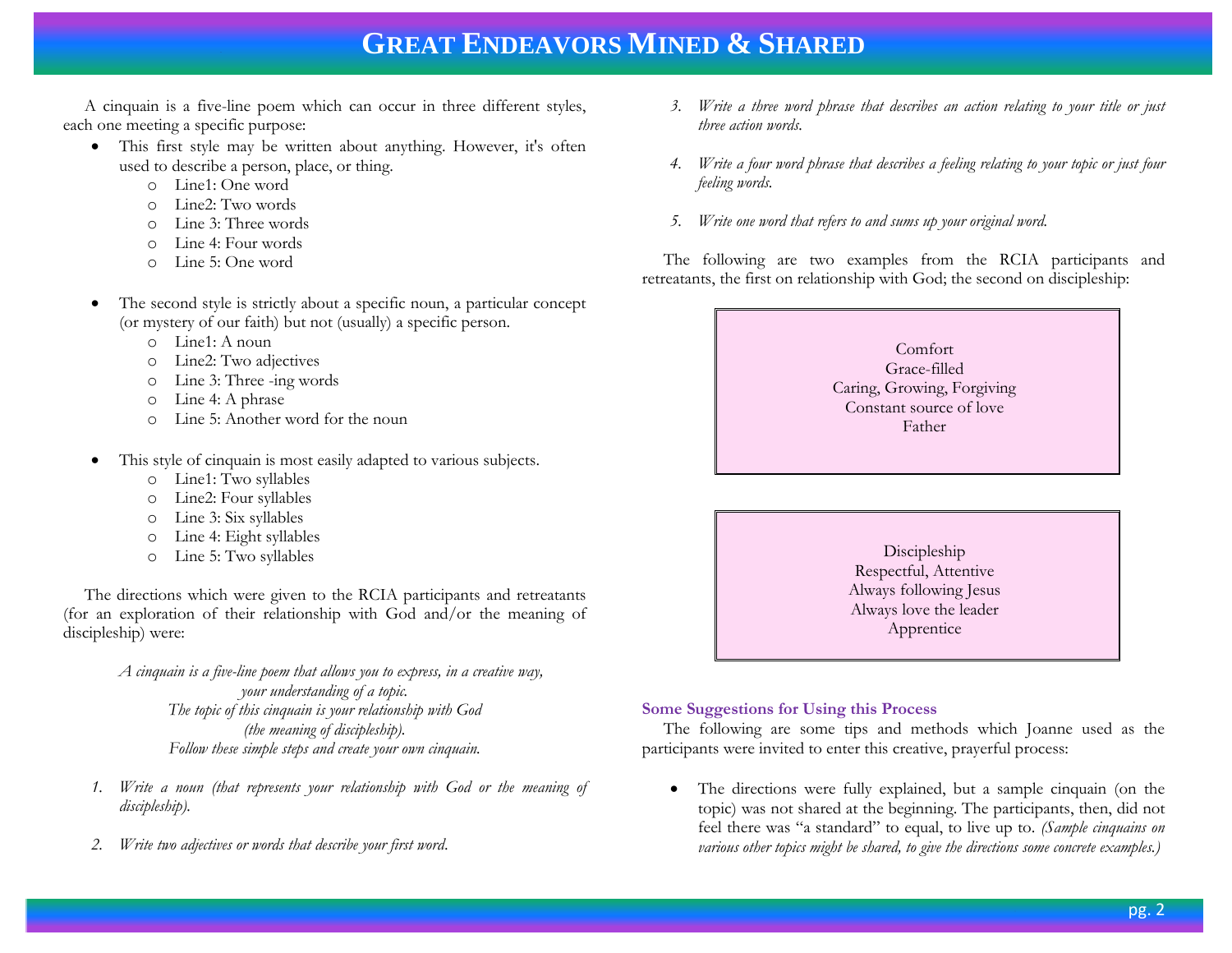- After the writing of the cinquains, everyone was invited to read their creation to the group, if they wished to do that.
- Joanne read her cinquain first, to encourage the others, to "break the ice." *(A wonderful and important technique: enter into any/all activities with the learners. Never ask them to do anything unless you are going to do it also.)*
- Hospitality is key to any endeavor whose goal is to get people talking from their hearts. Joanne shares that she found that having hard candies and lollipops available gave people a means of retreating if they needed to (you can't talk with candy in your mouth!) and also served as an ice breaker as notes were compared on favorite flavors, etc.

Faith God, amazing Believing in God Feels like a blessing Trust

**What factors, do you think, motivated the people to respond to and participate in this initiative?**

Joanne's reflections on the motivation of the people were several:

- It was fun.
- We would share our end products and hearing others' responses seemed to open up even the shyest of the group.
- Writing in specific genres, like the cinquains, made it more than just sharing. It was a creative process that allowed people to really focus on various themes (the communion of saints, God's forgiveness, etc.) and distill their understanding into a concise and descriptive end product.

 Sometimes we did word associations that really got people opening up.

#### **What did the participants express about their experience of writing cinquains to express their faith?**

- I was afraid at first. I thought, for sure, I would "fail" at this. That's not how I feel now!
- This was an emotional experience for me: writing my own and being privileged to hear the feelings of others.
- I was surprised at how much I enjoyed this new experience, a new way of reflecting on my faith.
- Using this different and creative way of expressing my relationship with God somehow validated all I've been doing this year.
- This process helped me, in a more concrete way, to feel like I belong to this group.
- In reflecting upon my completed cinquain, I feel more mature about my relationship with God.

(Jesus used) all the resources of interpersonal communication, such as word, silence, metaphor, image, example, and many diverse signs as was the case with the biblical prophets.

- *General Directory for Catechesis,* #140

**Did you (as facilitator) learn anything from doing this? Were you surprised by anything?**

 Joanne's thoughts give us much to think about and apply to various realities of adult faith formation: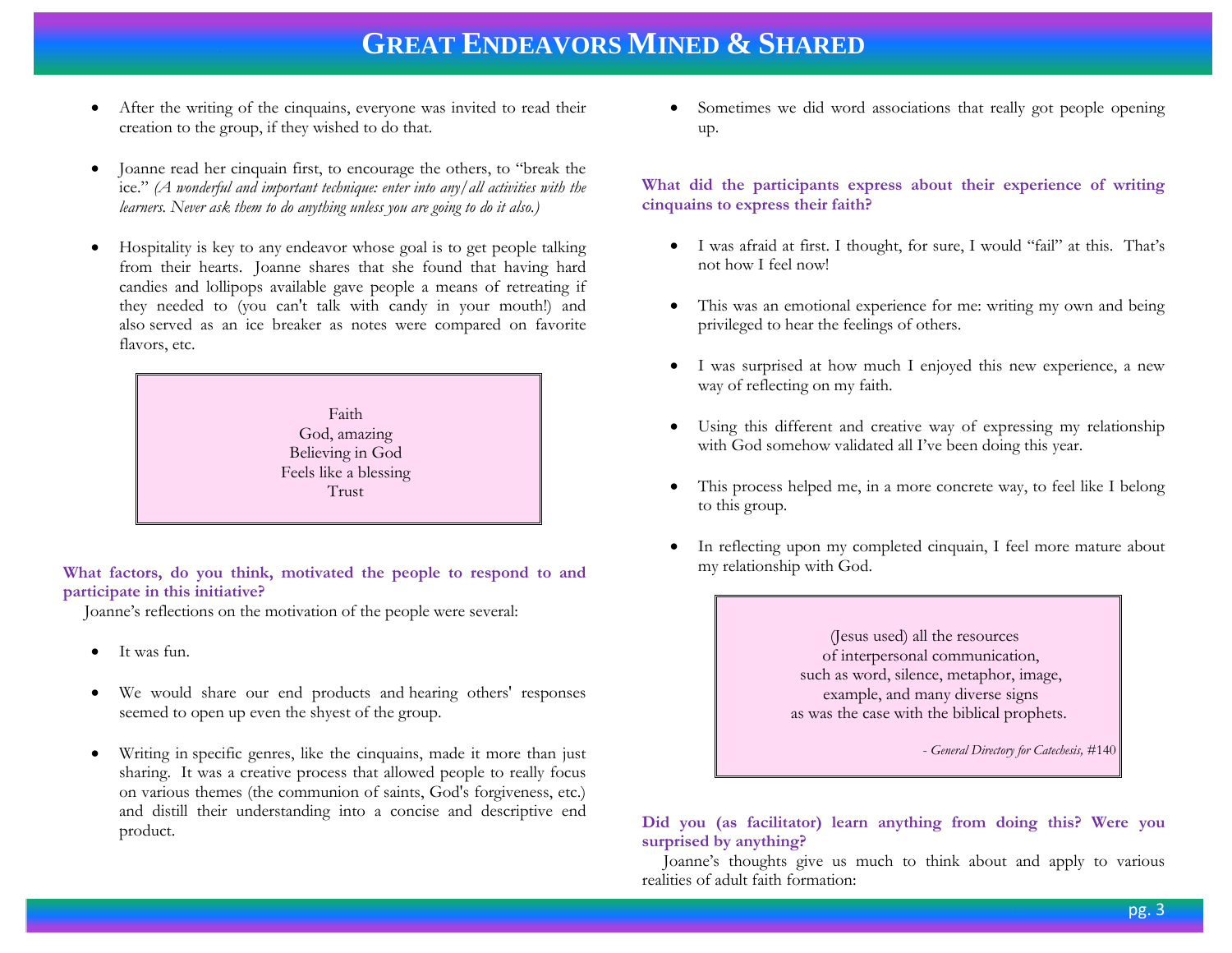- I am always surprised by the bonding that occurs between totally different people from all walks of life and the way they become such a cohesive group by the end of the time together.
- We have two distinct communities, Spanish and English, and I have seen a "coming together" of our two groups as the format has been bilingual. I see people having a little more interest in one another's cultural similarities, as well as differences. I notice that our RCIA folk are "cross-overs;" they seem to feel comfortable at English and Spanish services, especially because we do our activities in our primary languages and then share, taking time to translate for one another.
- I learned and was surprised by (as I think some of the participants were) the many different ways that people encounter God. The topic was personal relationship with God and whether it be in pain or ecstasy, grief or joy, beauty or squalor, each person comes to God in their own experience in their own time. For me, that is one of the many blessings that I receive from the RCIA ministry. Sharing these journeys expands my own encounter with God through the lens of others' experiences that are so different to my own but that send us all in the same direction, towards God.

#### **What do you think the participants gained from this experience?**

 Joann commented that she can't be sure (we never totally know what is happening for people; at times they don't know it until weeks, months, years later).

- "My hope is that the participants are able to use this activity to clarify what they've learned about the topic in a simple and creative manner that does not require any unique skills or talents. I hope that this clarification brings them greater understanding and the desire to learn more."
- "I think they became more aware of their willingness to be open to an experience of faith-sharing as well as being patient with one another's different experiences and cultures."



#### **Some Related Resources/Experiences**

 There are various ways to use the Multiple Intelligences and right brain thinking within our journey of faith. A few others you might incorporate into adult faith formation:

• The website, **[Explore Faith: Meditate with Poetr](http://www.explorefaith.org/oasis/poetry/index.html)y**, suggests a process for praying with poetry. Several poems are on the site, but the method will work with any poem.

One of the steps suggests journaling responses to various prompts, including "If I were to paint a picture about this poem I would include [in] my work of art…"

- $\checkmark$  Have you ever prayed with poetry or works of art?
- $\checkmark$  What has been your experience with these forms of prayer?
- In addition to Lectio Divina, explore and pray with Visio Divina
	- $\checkmark$  Praying with Art: [http://www.kellywahlquist.com/blog/2013/12/29/visi](http://www.kellywahlquist.com/blog/2013/12/29/visio-divina-praying-with-art) [o-divina-praying-with-art](http://www.kellywahlquist.com/blog/2013/12/29/visio-divina-praying-with-art)
	- $\checkmark$  Seeing the Word[: http://www.seeingtheword.org/](http://www.seeingtheword.org/)
	- $\checkmark$  Visio Divina:

[http://www.stbenedictcenter.com/index.php/2012-](http://www.stbenedictcenter.com/index.php/2012-01-26-15-13-30?start=2) [01-26-15-13-30?start=2](http://www.stbenedictcenter.com/index.php/2012-01-26-15-13-30?start=2)

- Praying with Movement:
	- $\checkmark$  Movement Prayers (although these are described for children and teens, most can be easily adapted for adults: [http://www.1ststeps.net/Resources/PrayerBlessingBas](http://www.1ststeps.net/Resources/PrayerBlessingBasedSpirituality/MovementPrayers/tabid/1053/Default.aspx) [edSpirituality/MovementPrayers/tabid/1053/Default.a](http://www.1ststeps.net/Resources/PrayerBlessingBasedSpirituality/MovementPrayers/tabid/1053/Default.aspx) [spx](http://www.1ststeps.net/Resources/PrayerBlessingBasedSpirituality/MovementPrayers/tabid/1053/Default.aspx)